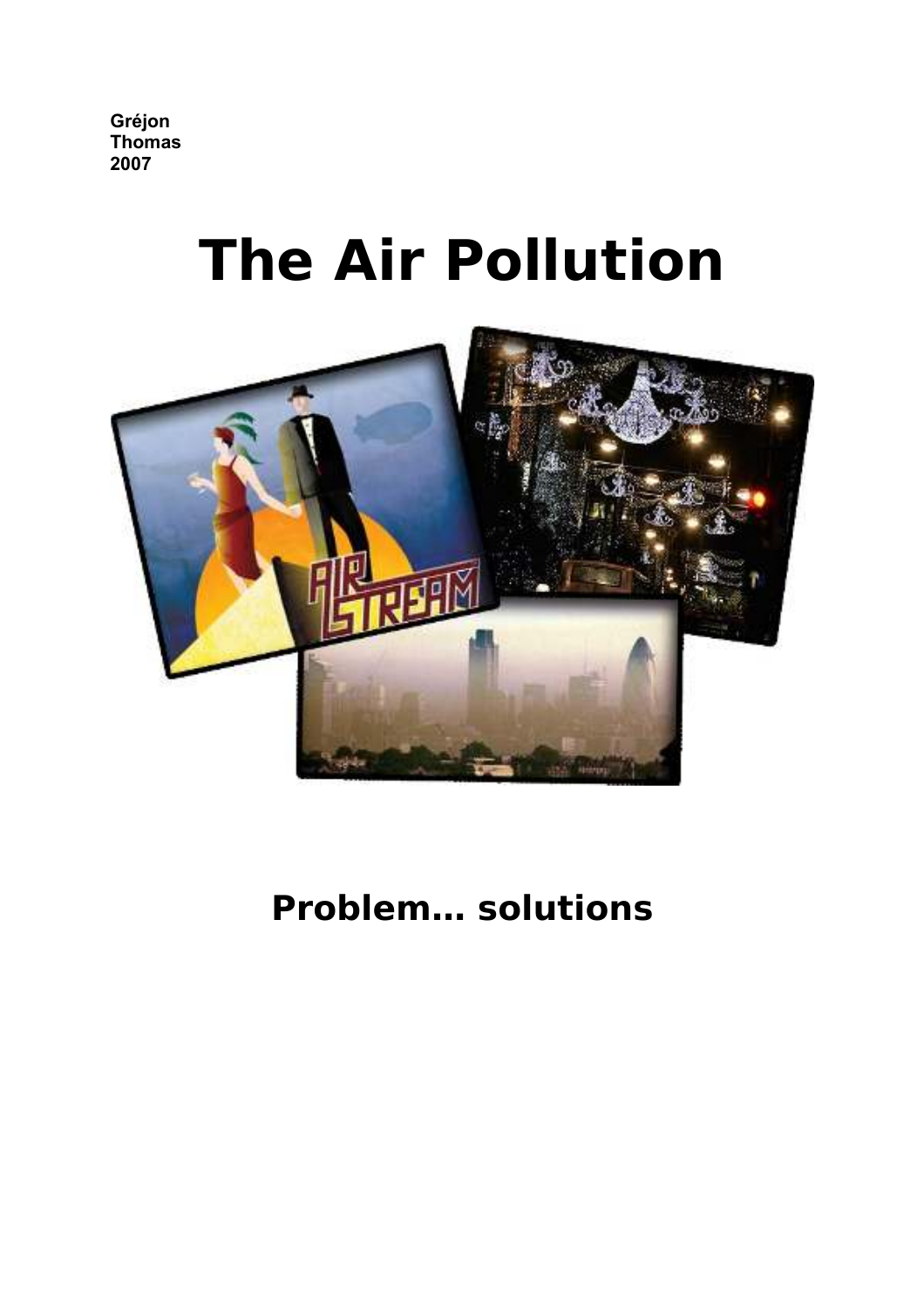### **SOMMAIRE**

| <b>Press review</b> |                                     | p.3     |
|---------------------|-------------------------------------|---------|
|                     |                                     |         |
|                     | Introduction                        | p.3     |
|                     | First paragraph                     | p.3     |
|                     | Second paragraph                    | $p.3-4$ |
|                     | Third paragraph                     | p.4     |
|                     | Conclusion                          | p.5     |
| Articles            |                                     | p.5     |
|                     |                                     |         |
|                     |                                     |         |
|                     | City air worse than nuclear fallout | $p.5-6$ |
|                     | Can Christmas lights be green?      | p.7     |
|                     | How will we be living in 2022?      | p.8     |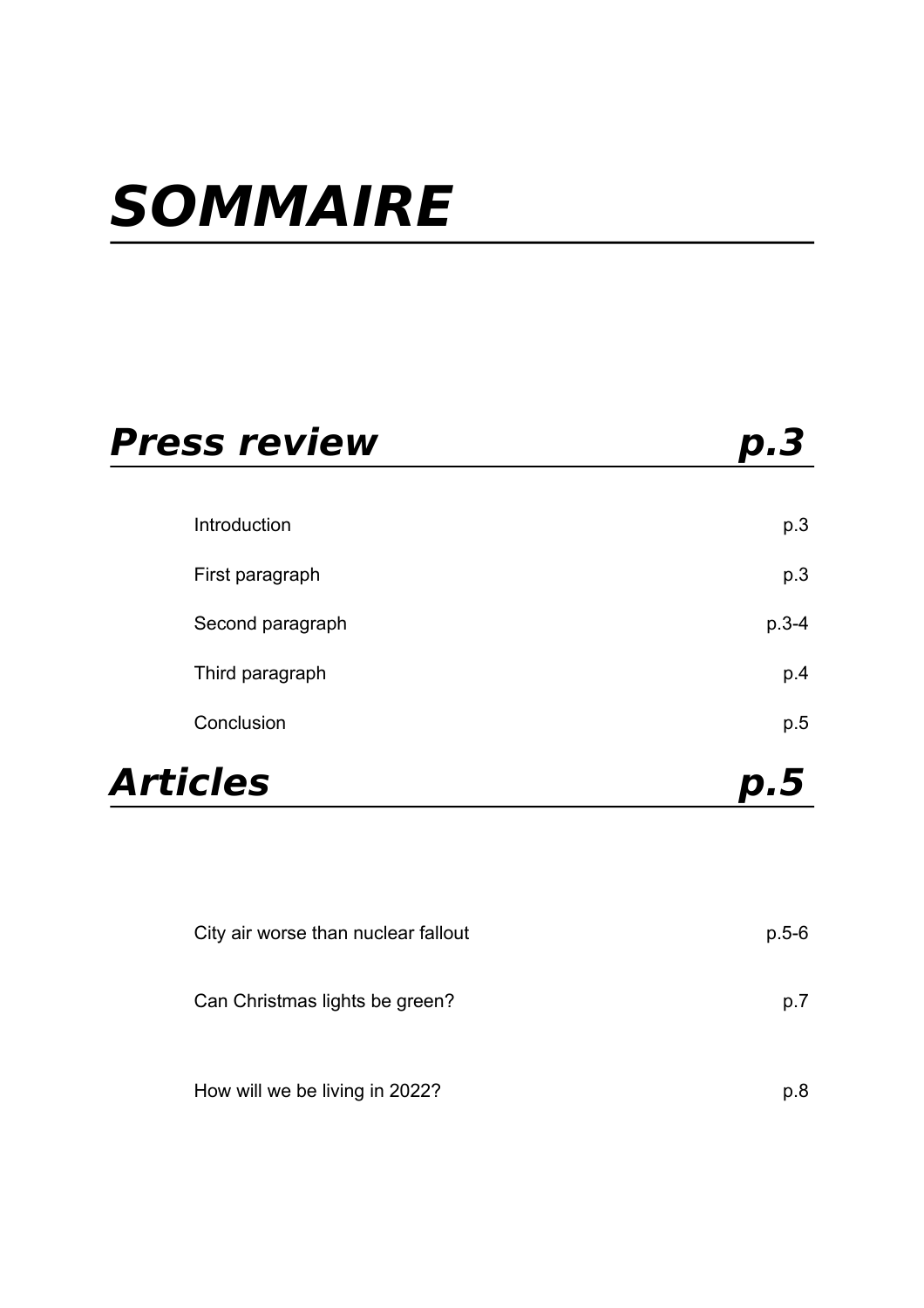### **Press review**

Pollution and especially the air pollution is nowadays a big problem if it is not the principal preoccupation's one … In some cities, CO2 rejections and other kinds of atmosphere pollution are so important that living in a nuclear disaster site like Chernobyl one could be less dangerous for your health. We have to find solutions to face this problem, but how to reduce these CO2 emissions?

In cities like London you can find some streets where pollution is so big that it is worse than nuclear fallout… Those pollutions are coming from smoking or CO2 emissions. For example, studies show that a big smoker can see his life expectancy reduced of ten years (the problem is the same with obesity… overweight people can lose four to ten years of life) while an atomic explosion survivor who was exposed to high level emissions lose just 2.6 years of life.

Also 1 per cent of the people exposed to radiation can contract a fatal cancer, but a passive smoker living with people smoking a lot have 1.7 chances to contract a cancer and someone living in the center of London has 2.8 per cent increased risk of dying by breathing polluted air.

We can see now that risks we encounter in our daily lives are as many dangerous as if we were living next to a very radiated site… Sometimes those risks are just eating, drinking or breathing!

For example, Smoking 70 cigarettes, Drinking 25 litres of wine, Travelling 500 miles by bicycle (accident), Eating 2,000 tablespoons of peanut butter or breathing polluted air every days, are the same as if you were exposed to 1 millisievert of radiation (5 in 100,000 of dying in any year).

But the big problem is how to reduce those pollutions and change people way of life? There are many things where everybody waste a lot of energy, polluting the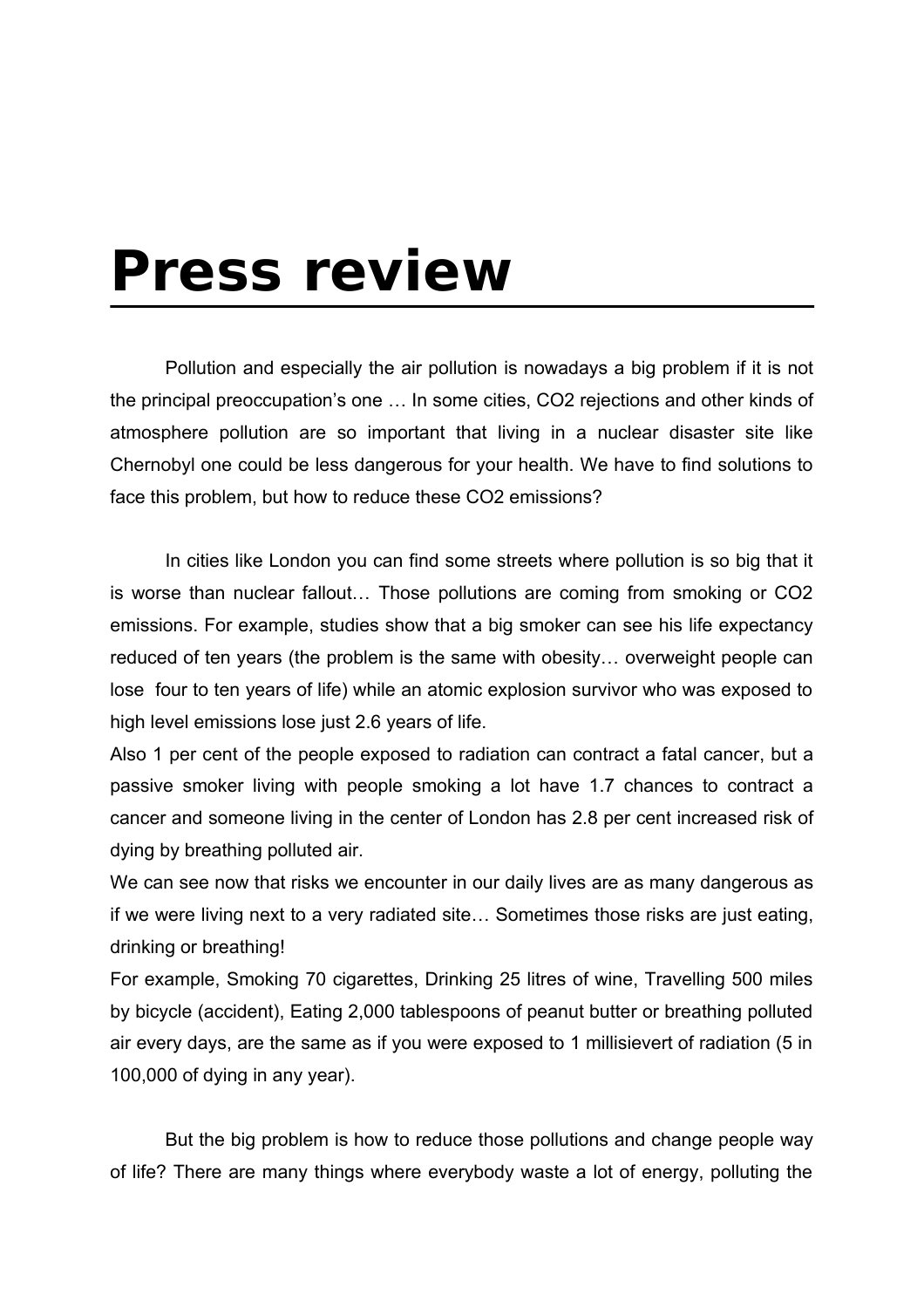atmosphere at the same time, but they sometimes just don't know it or don't put intention on it… A simple example is Christmas time, soon will come Santa Close and who says Christmas says beautiful lights and illuminations in each house, in every street and all the cities.

Yes it is beautiful but what an enormous wasting of energy (and carbon emission)! For example, we could fill 15,500 hot air ballons with the carbon dioxide produced by our Christmas lighting. We can't say that we don't know it; it is evident for everyone that a million coloured bulbs in a street are consuming too much energy for what it is! Yes but cities like to have decorated streets and places for the events, even if it is producing quantities and quantities of CO2. But the tendency seems to change with installation of a new less polluting lights technology called LED (light-emitting diode). Indeed these lights are not as many powerful as there parents the bulbs, they are only producing light radiation and not heat radiation and so don't use electricity to produce it unlike bulbs. Less consumption…less pollution…

The only problem of those LED is that they are very expansive to install even if one they are in place they only use 10 per cent of a classic bulbs installation…

The other big advantage of LED installation is that it's a cold light; they are not hot like little light bulbs, risk of fire with Christmas tree or others are so reduced to none.

Solar powered lights could also be a solution to reduce this Christmas consumption…

Lots of others technologies going in the same way have been founded during the last years and now people can live with low carbon emissions without restricting them… and so have fun. For example you can now find a system that generates energy as you walk and move around like everyday, and uses it to charge up your personal electronic devices like mobile phone or others. We can see with this system that it is becoming possible to collect energy efficiently from a variety of new sources, even the vibrations in the world around us. Collecting this energy means that appliances using electricity can be less dependent on energy generated from using carbon dioxide-emitting fossil fuels.

Recent studies showed that the less polluting way to travel far away is a very old technology, maybe one of the first flying one: airships, but a modern version with restaurant, gyms equipments etc. A journey by airship emits much less carbon dioxide than the equivalent journey by aeroplane per person. The airship allows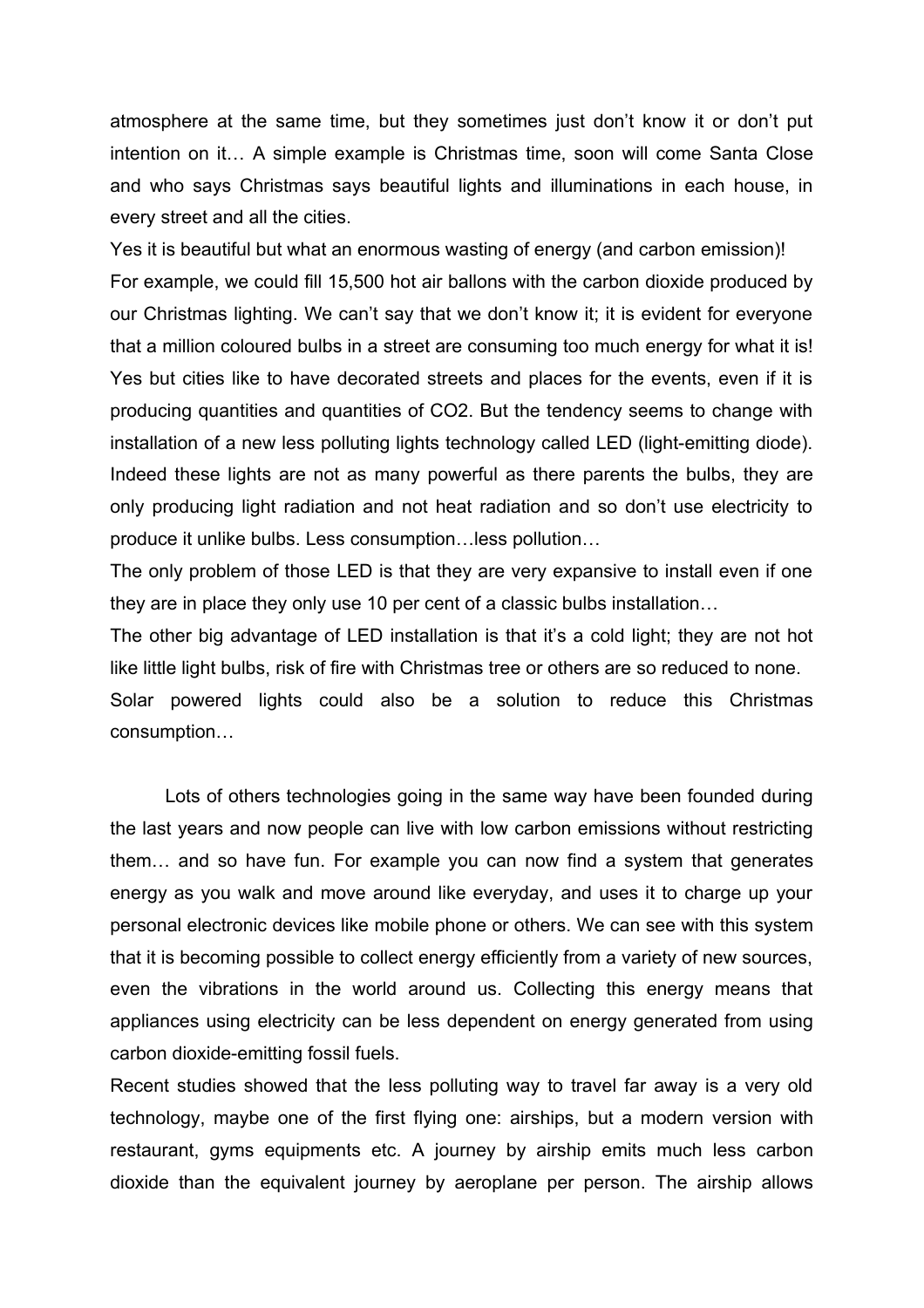people to continue visiting exotic destinations, faster than by boat, with 20 hours for a London New-York travel, and with less pollution than a plane.

And those examples are only a few part of the total existing one, and they are certainly our future solutions to save the planet.

We can see that pollution is now an everyday problem; cities are already very touched by the CO2 emissions. But everyone can do something if he really wants it, even if the solutions are not well-known for the moment, there are existing and maybe we will found it currently everywhere in a few time. We hope…

# **Articles**

#### **City air worse than nuclear fallout**

From *The Times* - April 3, 2007

Everyday hazards such as inhaling polluted city air or other people's cigarette smoke are potentially worse for your health than being exposed to the radioactive fallout of an atomic bomb, according to new research.

A study of radiation exposure caused by the atomic bombs dropped on Japan in 1945 and the explosion at the Chernobyl nuclear power plant has suggested that they have posed similar or lower health risks to survivors than the more prevalent problems of air pollution, smoking and obesity.

Moving from Inverness to the more polluted streets of Central London could have worse consequences for your health than choosing to live in the contaminated exclusion zone around Chernobyl, the site of the world's worst nuclear disaster.

Millions of people were exposed to potentially dangerous levels of radiation when the former Soviet nuclear power plant in what is now Ukraine, exploded on April 26, 1986. But the latest findings suggest that the consequences of radiation exposure suffered by survivors of the incident or the bombs dropped on Japan during the Second World War may be much less damaging than previously thought.

The atomic bomb explosions at Hiroshima and Nagasaki together killed more than 200,000 people from a combination of blast effects, burns and acute radiation sickness.

Estimates suggest that a lifelong smoker might on average lose ten years of life because of the habit, while someone who is severely obese (defined as a body mass index score of more than 40) at 35 might lose four to ten years.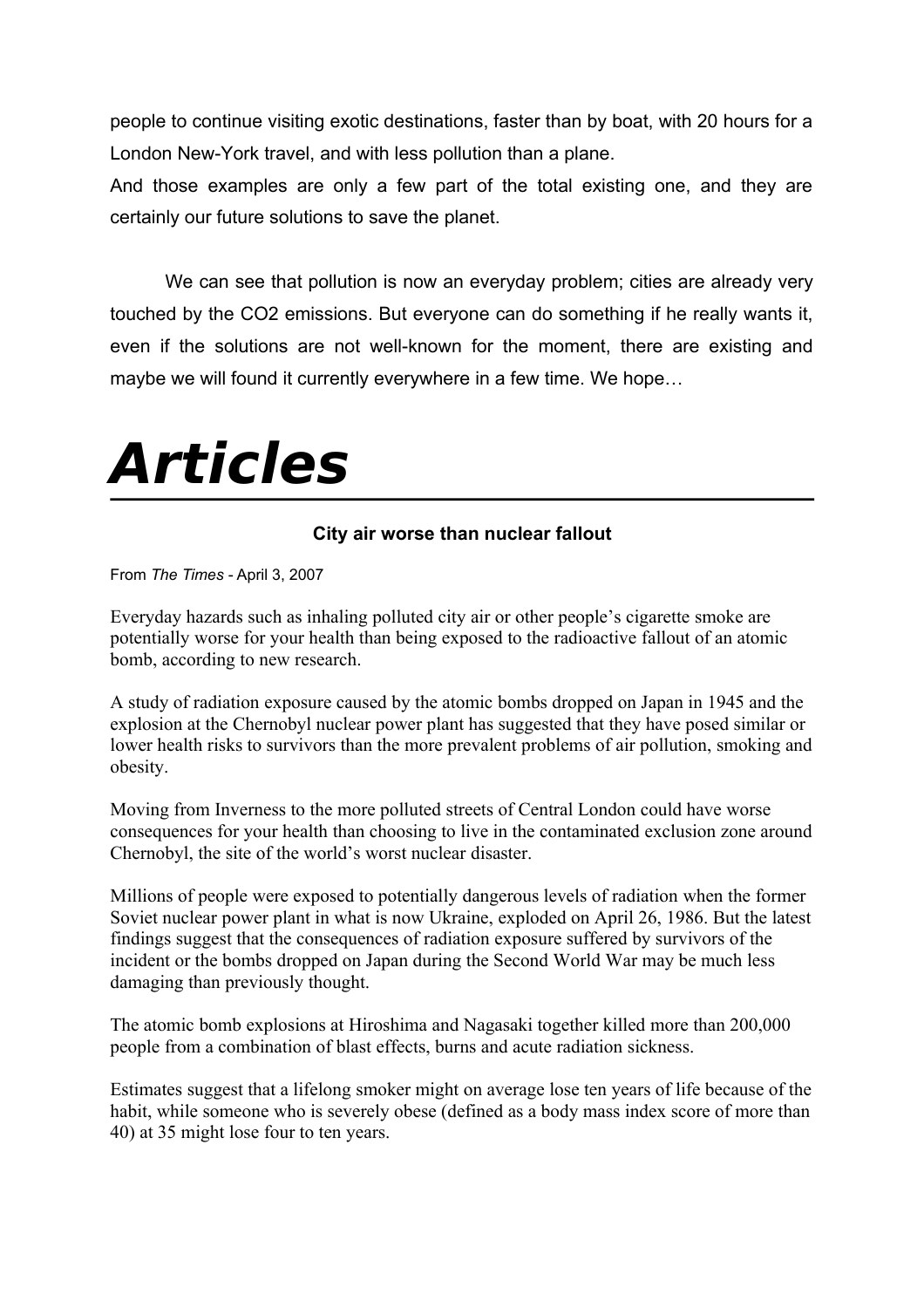By contrast, atomic bomb survivors who were exposed to high levels of radiation within 1,500 metres of the hypocentre of a blast could expect their lives to be shortened by an average of 2.6 years, according to research published online today in the BioMed Central journal *Public Health*. All of the risks studied showed a similar, relatively small increase (about 1 per cent) in mortality rates among a given population.

A 1 per cent increased mortality rate due to radiation exposure equates to a risk of approximately 1 in 100 of contracting a fatal cancer in later life.

The increased risk of dying from heart disease caused by passive smoking if you live with a partner who smokes is estimated to be 1.7 per cent. This compares to a 2.8 per cent increased risk of dying from the adverse effects of the higher air pollution in Central London compared with Inverness.

Jim Smith, of the Centre for Ecology & Hydrology, who carried out the research, said: "It is well known that radiation can potentially cause fatal cancers in people, even at relatively low doses. But our understandable fear of radiation needs to be placed in the context of other risks we encounter in our daily lives.

"The immediate effects of the Hiroshima and Nagasaki atomic bombs led to approximately 210,000 deaths. However, radiation exposures experienced by the most exposed group of survivors led to an average loss of life expectancy significantly lower than that caused by severe obesity or active smoking."

Speaking at a briefing in London yesterday, Dr Smith admitted that his calculations were limited, as they excluded wider social and lifestyle factors, which had a much greater potential impact on health.

"Despite high levels of air pollution, people living in Kensington and Chelsea have the highest life expectancy of anyone in the UK." Dr Smith, who has worked extensively in the Chernobyl exclusion zone, said that the risks of premature death among this group were actually no greater than from being subjected to prolonged passive smoking, or from being obese.

#### **Danger of dying**

Average risk of death in any one year from these causes: **1 in 200** Ten cigarettes a day **1 in 300** Heart disease 1 in 400 **All cancers** 1 in 7,700 **Exposure to natural background radiation** 1 in 12m **Crash on British airline**

*Sources: National Radiation Protection Board (Health Protection Agency); Times Database*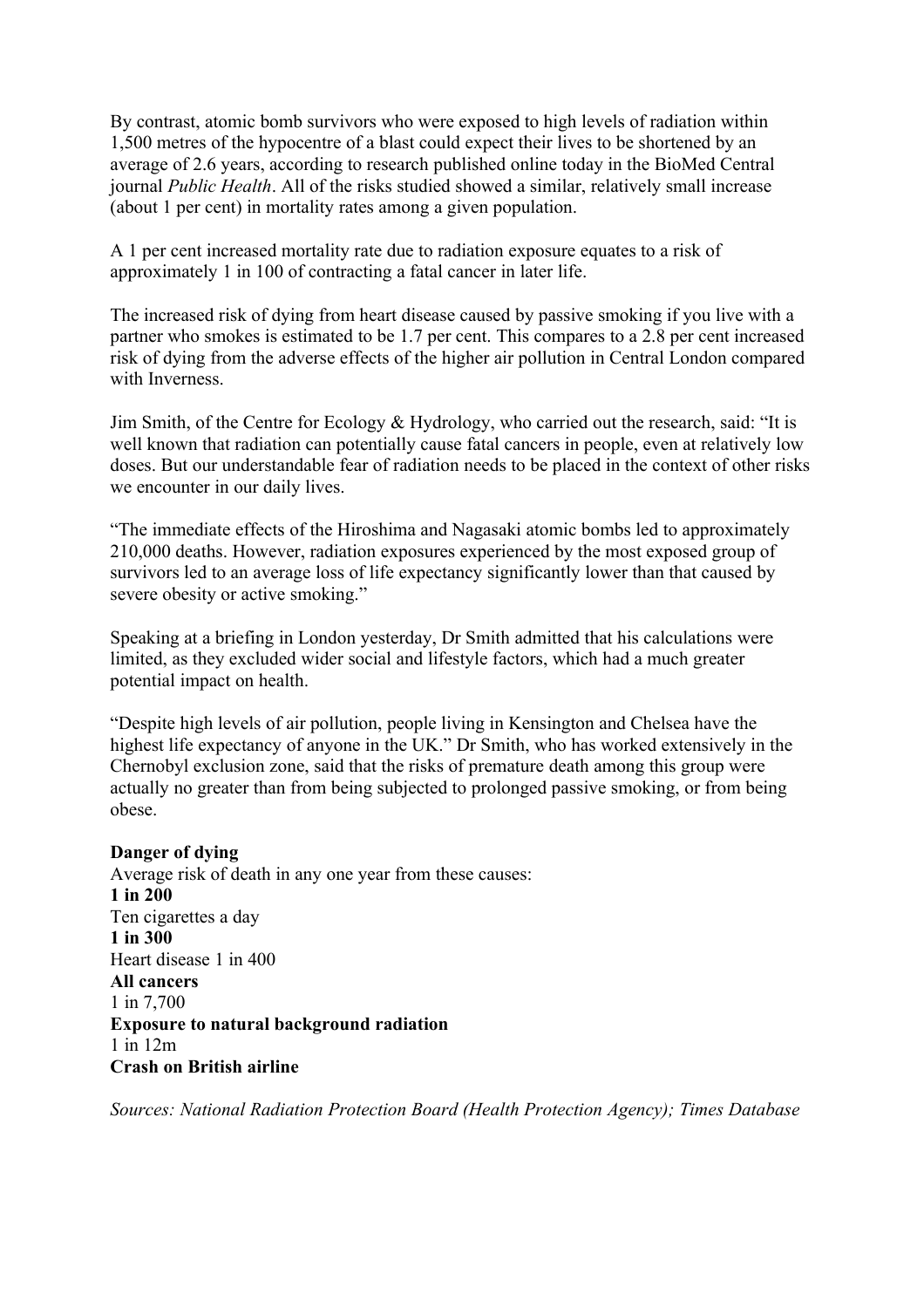#### **Risky business**

These activities would have the same risk as that for exposure to 1 millisievert of radiation (5 in 100,000 of dying in any year):

- Smoking 70 cigarettes (cancer, heart disease)
- Drinking 25 litres of wine (cirrhosis of the liver)
- 50 hours in a coal mine (black lung disease)
- Travelling 300 minutes by canoe (accident)
- Travelling 500 miles by bicycle (accident)
- Travelling 7,500 miles by car (accident)
- Eating 2,000 tablespoons of peanut butter (liver cancer caused by aflatoxin B)

#### **Can Christmas lights be green?**

From *The guardian -* November 8, 2007 9:38 AM

- Before we start on Christmas lights I will admit straightaway that my own set has seven settings (still, strobe, blinking, twinkling, running up and down, copacabana, and I forget the seventh - it's been ten months after all). So I am not anti Christmas lights, oh no.
- But no matter how much of a Christmas addict you are, and no matter how fed up you are with arguments involving light bulbs and the environment, it's hard not to look at the annual Christmas light extravaganza without a teeny pang of doubt.
- Is this really necessary, one wonders? The houses with lights pouring along the roofline , sometimes known as houseblinging, and Santa Claus on the lawn, or the town centres with displays - like London's Oxford Street, switched on yesterday to "recreate the magic of Disney's family blockbuster, Enchanted".
- Even if you didn't give a toss about carbon footprints and all that stuff, you might wonder why we must spend so much money and energy lighting the streets with. In the case of Manchesterwith a million light bulbs just so that everyone is absolutely certain that Santa Claus really is coming.
- We could fill 15,500 hot air ballons with the carbon dioxide produced by our Christmas lighting, according to the Energy Saving Trust. However there is a new twist this year, because most of the councils in the country at least are making an effort to 'green up' a bit, after a few people, including Mike Tuffrey, leader of the LibDems on the London assembly, got on their backs last year about their elephantine carbon footprint. As a result, almost everyone has switched over to what some are calling the lighting technology of the future: LEDs.
- LEDs, or light emitting diodes have spent most of their existence, since being discovered in 1907, under lighting bars or decking or swimming pools: They've been touted for many years as possible saviours on the lighting front because they only use a teeny weeny fraction of the energy of a conventional bulb, but although they're incredibly cheap to run, they are extremely expensive to install. A man who set up his whole New York flat to run on LEDs is using the same amount of electricity for his lighting as he would if he only had four small incandesent light bulbs. But to achieve that he's spent \$50,000...

#### Hmm.

But when it comes to Christmas lights they make perfect sense. LED-maniac Tim Naughton runs Light 4 Fun and says that LED light-emitting diodes only use 10% of the power of a conventional string of Christmas lights. He's running a campaign to ban old fashioned lights, which he points out are not just waseteful, but also dangerous: apparently there are three times more household fires at Christmas due to he combination of hot little light bulbs and dried out Christmas trees surrounded by paper.